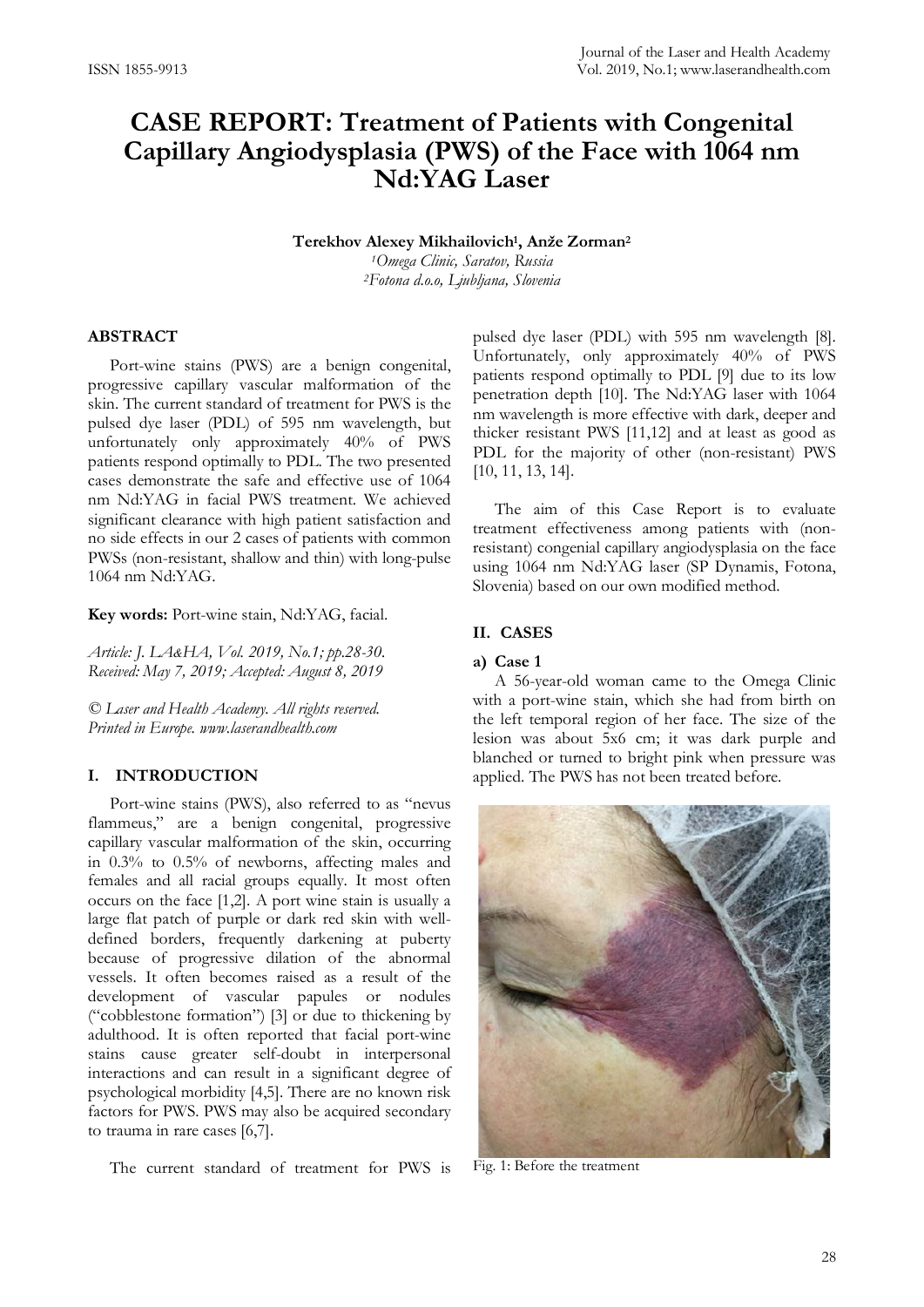The lesion was treated with a long pulse 1064 nm Nd:YAG laser (SP Dynamis, Fotona, Slovenia). The therapy began with test session in which the following parameters were used: 4 mm spot size, fluence of 60- 80 J/cm2, 10 ms pulse duration and frequency of 1.5 Hz. In the following sessions the fluence was gradually increased up to  $180$  J/cm<sup>2</sup> in the last session. In total, 10 sessions were performed with one month intervals. To prevent the possibility of scarring in each session, only 1 pass was performed in a "mosaic" pattern with spots separated between each other for 1-2 mm. There was no anesthesia used; only cold air cooling (Cryo 6, Zimmer, Germany) was used during the procedure. A superficial burn-like reaction happened immediately after the procedure that subsided in about 2-3 weeks. After the treatment, dexapanthenol ointment was recommended twice daily for 10 days. The evaluation of the results was performed immediately after each procedure (immediate results) and at every visit before the next procedure (intermediate results). The final results were analyzed 12 months after the first procedure.



Fig. 2: 1 year after the treatment

## **b) Case 2**

A 32-year-old woman with a congenital anomaly (port-wine stain) located on the face and scalp came to the Omega Clinic seeking improvement. The patient was previously treated by an unknown laser with unknown parameters. The treatment resulted in a scar formation and the patient was not satisfied with the results. The size of the lesion was about 10x9 cm; it was dark purple and blanched or turned to bright pink when pressure was applied. The lesion was treated with long-pulse 1064 nm Nd:YAG laser (SP Dynamis, Fotona, Slovenia) in the same way as described for Case 1. Also in this case, 10 sessions were performed with one-month intervals and the final results were assessed at 12 months after the first procedure.



Fig. 3: Before the first treatment at our clinic



Fig. 4: 1 year after the treatment

# **III. DISCUSSION**

Prior to the introduction of laser therapy, many different treatment modalities have been used, including excision with skin grafting [15], cryotherapy, ionizing radiation, dermabrasion, electrotherapy, or tattooing [16], which are no longer used presently. The current standard of treatment for PWS is pulsed dye laser (PDL) with 595 nm wavelength, as this is highly absorbed in the oxygen-carrying molecule of the blood, hemoglobin, and has low absorption in melanin, thereby reducing injury to the epidermis [8]. Unfortunately, only approximately 40% of PWS patients respond optimally to PDL [9] due to its low penetration depth with deeper and thicker PWS and because of several other inevitable factors such as